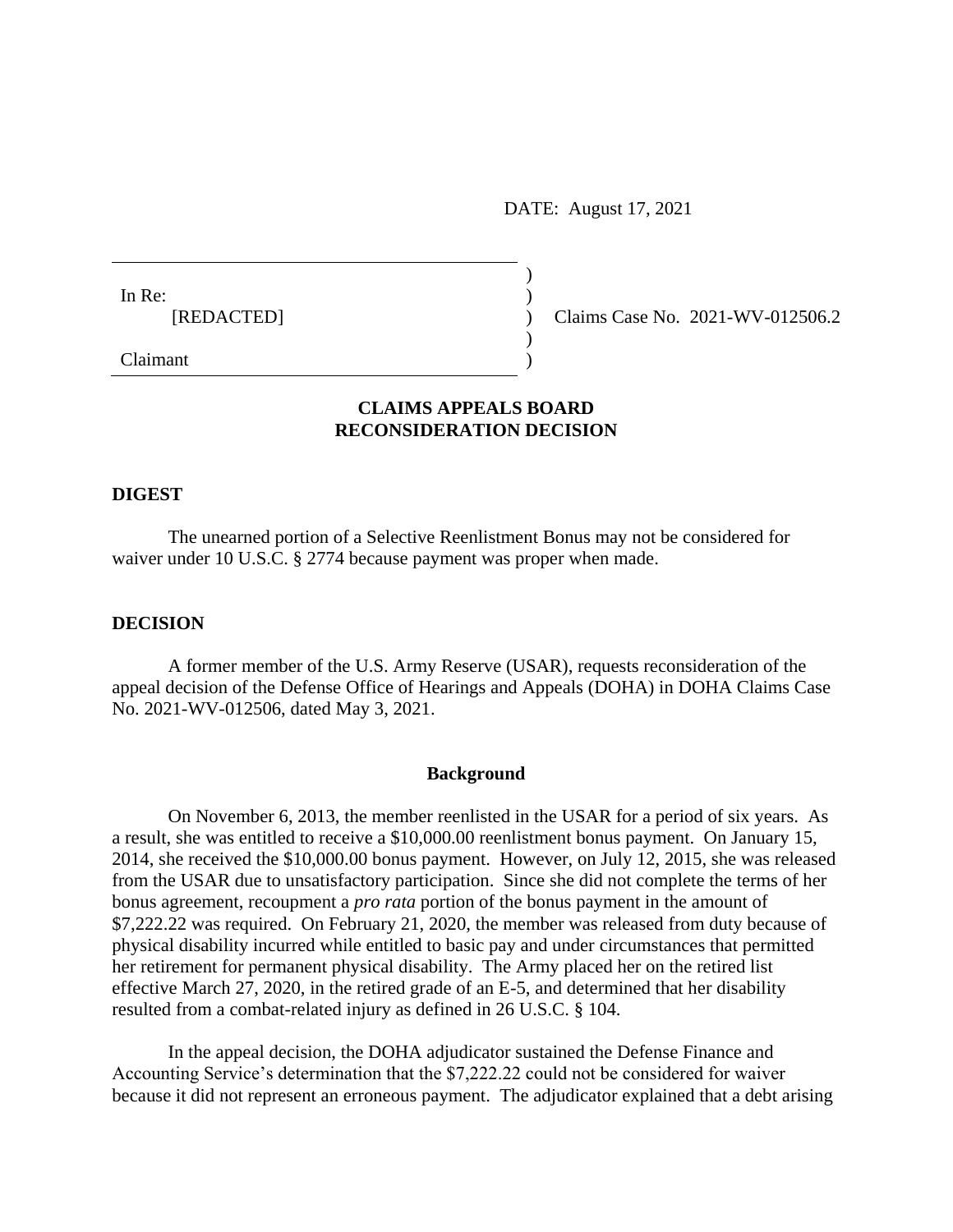from a properly paid reenlistment bonus, which later must be recouped because of a member's unsatisfactory completion of the period of service, is not an indebtedness arising from an erroneous payment that may be considered for waiver.

In her request for reconsideration, the member states that in her prior deployment to Afghanistan before her reenlistment, she experienced mortar attacks almost every night and lived in constant fear of losing her life during her tour. In 2013 she began treatment at a mental health facility. She states that after her deployment, she continued to struggle with what she now can identify as Post Traumatic Stress Disorder (PTSD). She began to seek professional treatment in 2016, but she had already missed a lot of her drills. She states that in February 2020 she was medically retired after receiving an 80% service-connected disability rating from the Medical Evaluation Board (MEB). She requests that her reenlistment bonus debt be forgiven because her inability to attend drills and resulting unsatisfactory status was directly related to the findings of the MEB and the reasons for her retirement.

#### **Discussion**

Under 10 U.S.C. § 2774, we have the authority to waive a claim for an erroneous overpayment of pay or allowances if collection would be against equity and good conscience and not in the best interest of the United States, provided there is no evidence of fraud, fault, misrepresentation, or the lack of good faith on the part of the member. While our office has the authority to consider certain claims of the United States for waiver under 10 U.S.C. § 2774, the statute specifically limits our authority to only claims that arise from an erroneous payment of pay and allowances. A debt cannot be considered for waiver unless the payment was erroneous when made, and we have held that a debt arising from the unearned portion of a reenlistment bonus does not arise from an erroneous payment, since the payment was proper when made. *See*  DOHA Claims Case No. 2010-WV-101303.2 (March 15, 2011); and DOHA Claims Case No. 07103007 (November 15, 2007).

In this case, the record reflects that the reenlistment bonus payment was proper when made. However, DOHA's decision concerning waiver does not preclude the member from pursuing other forms of relief. We note that under 37 U.S.C. § 373, the Secretary concerned (here the Secretary of the Army), may grant exception to the repayment requirement of an unearned portion of a bonus payment, if the Secretary concerned determines that the imposition of repayment requirements with regard to a member of the uniformed services would be contrary to a personnel policy or management objective, would be against equity and good conscience, or would be contrary to the best interests of the United States. Section 373(b)(2) states that if a member is separated with a combat-related disability, the Secretary concerned shall not require repayment by the member of the unearned portion of the bonus. *See also* the repayment provisions under the Department of Defense Financial Management Regulations (DoDFMR), Volume 7A, Chapter 2, paragraph 020303(B). DOHA has been advised by DFAS and a member of the U.S. Army Reserve Pay Center that the member should pursue forgiveness of the debt under 37 U.S.C. § 373, with her former unit and chain of command. Her command should then forward the request for action to the U.S. Army Reserve Command (USARC) Headquarters G1.